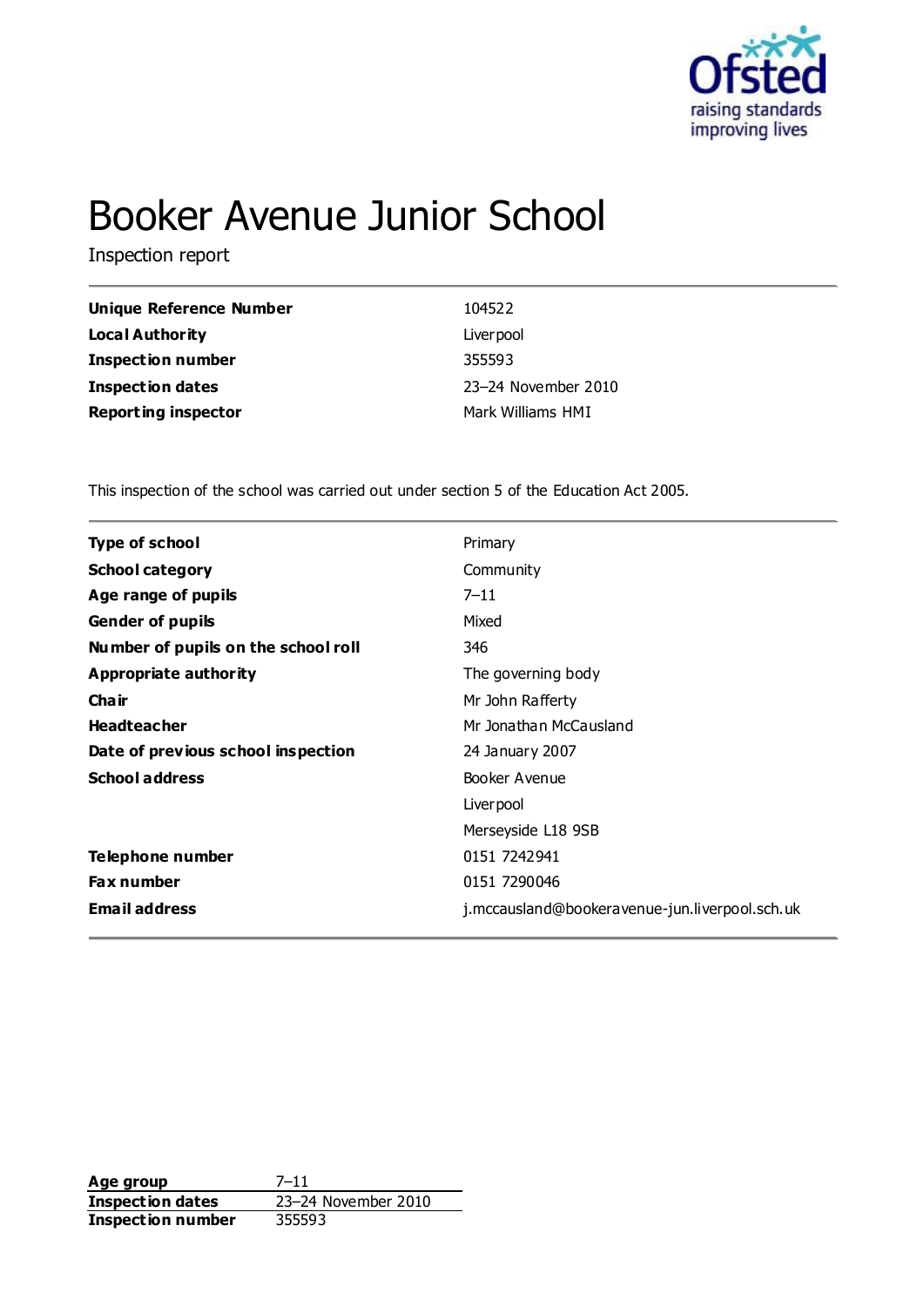The Office for Standards in Education, Children's Services and Skills (Ofsted) regulates and inspects to achieve excellence in the care of children and young people, and in education and skills for learners of all ages. It regulates and inspects childcare and children's social care, and inspects the Children and Family Court Advisory Support Service (Cafcass), schools, colleges, initial teacher training, work-based learning and skills training, adult and community learning, and education and training in prisons and other secure establishments. It assesses council children's services, and inspects services for looked after children, safeguarding and child protection.

Further copies of this report are obtainable from the school. Under the Education Act 2005, the school must provide a copy of this report free of charge to certain categories of people. A charge not exceeding the full cost of reproduction may be made for any other copies supplied.

If you would like a copy of this document in a different format, such as large print or Braille, please telephone 0300 1234 234, or email **[enquiries@ofsted.gov.uk](mailto:enquiries@ofsted.gov.uk)**.

You may copy all or parts of this document for non-commercial educational purposes, as long as you give details of the source and date of publication and do not alter the documentation in any way.

To receive regular email alerts about new publications, including survey reports and school inspection reports, please visit our website and go to 'Subscribe'.

Royal Exchange Buildings St Ann's Square Manchester M2 7LA T: 0300 1234 234 Textphone: 0161 618 8524 E: **[enquiries@ofsted.gov.uk](mailto:enquiries@ofsted.gov.uk)** W: **[www.ofsted.gov.uk](http://www.ofsted.gov.uk/)**

© Crown copyright 2010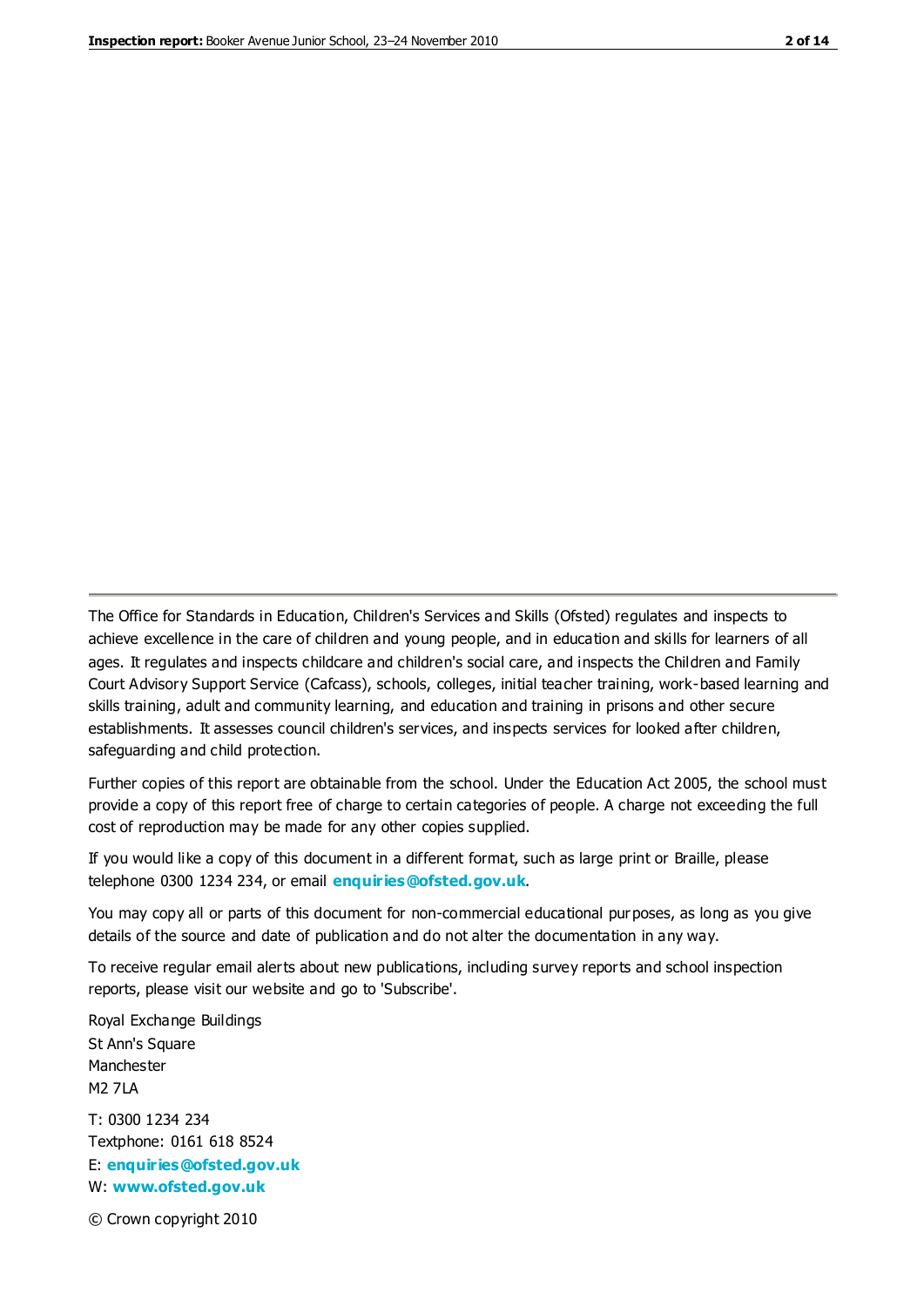# **Introduction**

This inspection was carried out by one of Her Majesty's Inspectors and two additional inspectors. Inspectors observed teaching and learning in 24 lessons taught by 14 teachers. They held meetings with groups of pupils, governors, staff and the School Improvement Partner. They observed the school's work, and looked at a range of documentation related to pupils' progress, leaders' evaluations and safeguarding. Inspectors also took account of inspection questionnaires returned which totalled 172 for parents and carers, 102 for pupils and 28 for staff.

The inspection team reviewed many aspects of the school's work. It looked in detail at the following.

- How well improvements in teaching and the use of assessment are leading to better levels of challenge for all pupils so that the progress they make in their learning is at least good.
- Why it is that pupils with special educational needs and/or disabilities appear to achieve better than their peers.
- $\blacksquare$  How well leaders have built on the good improvements identified in May 2010 and whether or not the impact of their actions on outcomes for pupils and the progress they make in their learning and personal development demonstrates outstanding capacity to sustain improvement.

# **Information about the school**

When the school was inspected in September 2009 it was given a notice to improve. HMI visited the school in May 2010 and judged it to be making good progress in improving the quality of leadership and management, raising the quality of teaching and enabling pupils to make better progress in their learning.

The school is larger than average in size. The proportion of pupils known to be eligible for free school meals is about half that found nationally. Most pupils are of White British heritage. A small number of pupils are believed to speak English as an additional language. A smaller proportion of pupils than that found nationally have special educational needs and/or disabilities. The school holds the Healthy Schools Award and the Active Sportsmark. The school was subject to some disruption in staffing in 2009/10.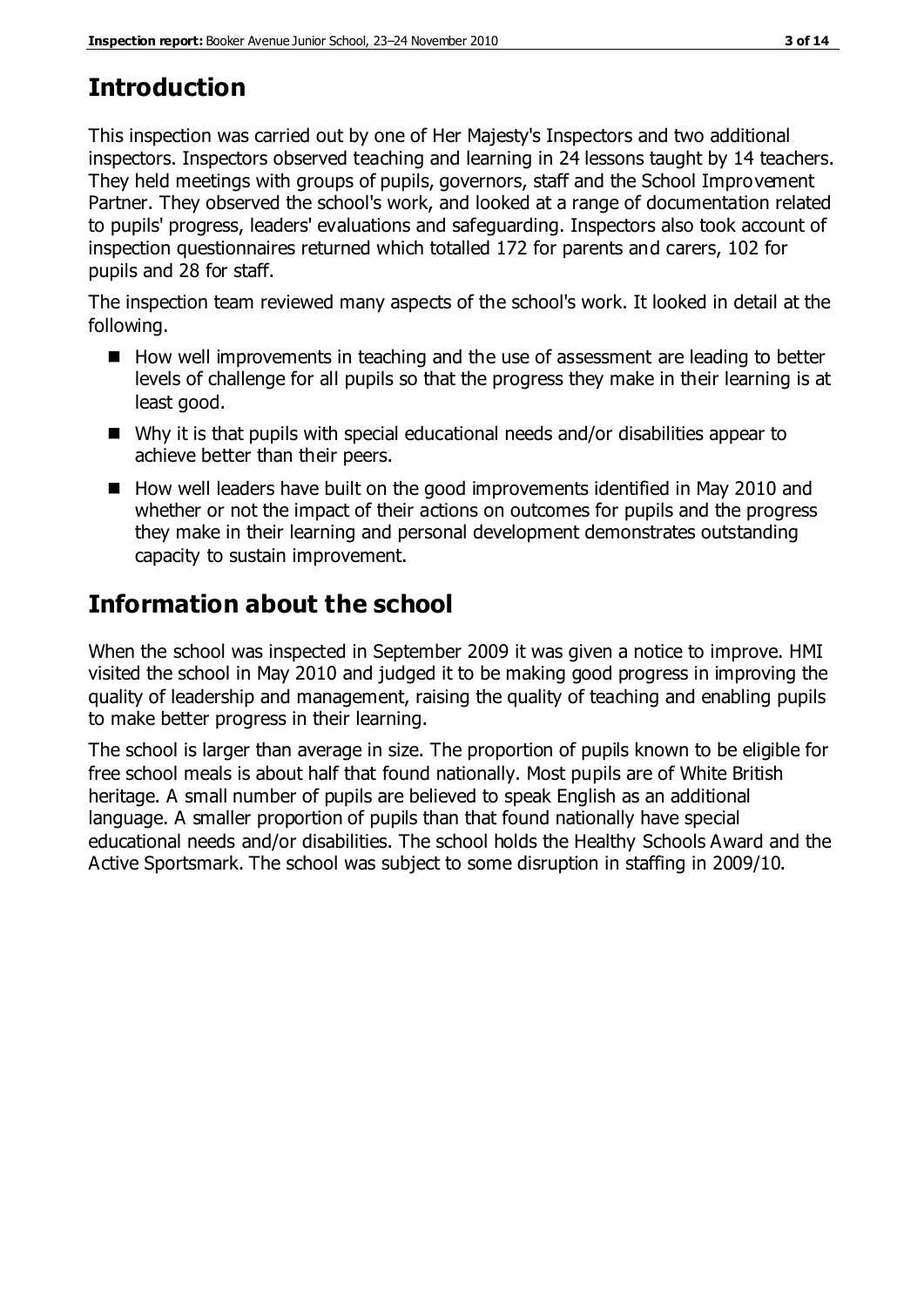# **Inspection judgements**

| Overall effectiveness: how good is the school?  |  |
|-------------------------------------------------|--|
| The school's capacity for sustained improvement |  |

# **Main findings**

In accordance with section 13 (4) of the Education Act 2005, HMCI is of the opinion that the school no longer requires significant improvement. Leadership has improved significantly since the inspection of September 2009. Leaders and the governing body have widened responsibility and accountability to include those responsible for subjects and tackled the issues identified at the previous inspection with urgency. As a result, safeguarding arrangements are now of good quality. Also of good quality, although with a little inconsistency, are the quality of teaching and the use of assessment to inform learning. Leaders' evaluation of this improved quality has been generally accurate, although the focus is sometimes too much on what teachers do rather than what pupils are learning. Nevertheless, the school possesses a much clearer and accurate view of where pupils are in their learning. In most cases this is used well to plan lessons which are now leading to better levels of challenge and rates of pupils' progress. This is welcomed as much as it is deserved; indeed, the progress pupils with special educational needs and/or disabilities make is good. Overall, though, the progress pupils make over time in their learning, from starting points already significantly higher than most, is satisfactory. This is because the improvements in teaching and assessment have not had time to impact fully. It is principally this overall satisfactory achievement which makes the school's overall effectiveness satisfactory.

There have been a number of good improvements since the September 2009 inspection. These include all aspects of pupils' personal development. For example, they now demonstrate good attitudes towards safety and behaviour and the extent to which they adopt healthy lifestyles is outstanding. Also outstanding are the levels of care, guidance and support provided by the school and the partnerships it engages in to support pupils' personal development. The very large majority of parents and nearly all pupils and staff report their confidence in the school. They are right to do so: this is an improving school. These improvements and this confidence demonstrate the school's good capacity to develop further.

### **What does the school need to do to improve further?**

- Ensure that teaching and the use of assessment are good or better in every class in order for pupils to make at least good progress in their learning by:
	- $-$  teachers more consistently using the assessment information they have to identify and plan what their pupils need to do next in their learning
	- leaders, in their evaluations of teaching and learning quality, always focusing on the learning outcomes for pupils.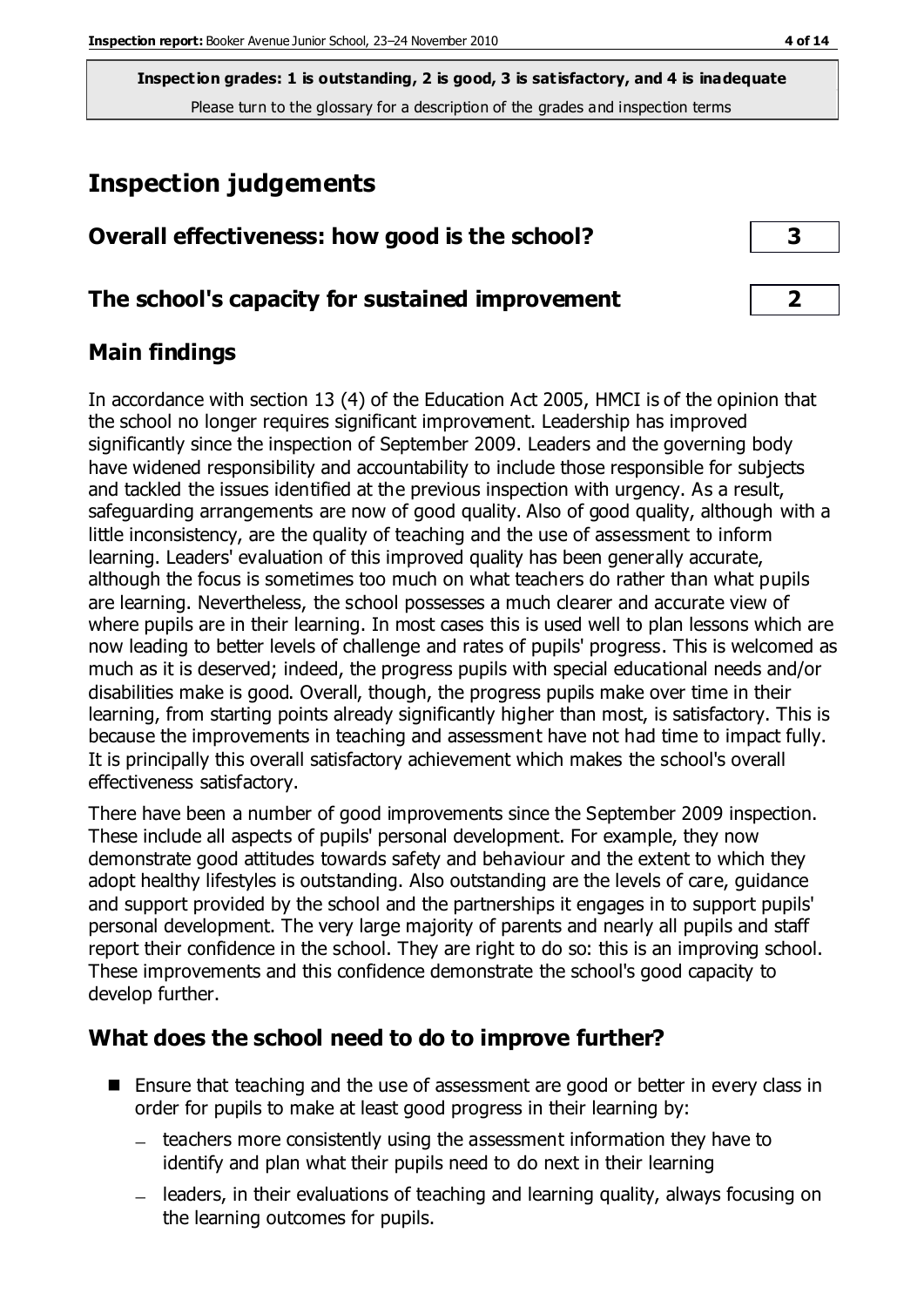$\blacksquare$  Up to 40% of the schools whose overall effectiveness is judged satisfactory may receive a monitoring visit by an Ofsted inspector before their next section 5 inspection.

### **Outcomes for individuals and groups of pupils 3**

While achievement is satisfactory, as it was in the previous inspection, it is improving. This is because improvements in teaching quality and the use of assessments are leading to better rates of progress for pupils. These features were observed in lessons during the inspection and in samples of pupils' work. They need more time to impact though. The school's own accurate records and unvalidated national data show that, from already high starting points, pupils go on to attain high standards in English and mathematics by the time they leave by generally making the progress expected of them. This represents satisfactory progress overall with some pupils, those with special educational needs and/or disabilities for example, performing particularly well and others less well.

The attitudes and attributes pupils demonstrate in their personal development have all improved and are at least good. They have done so because of strong levels of care, guidance and support and through the wide range of extra-curricular opportunities afforded in which, over the course of a year, nearly all pupils will participate in at least one. Most noticeable is pupils' understanding of keeping healthy both physically and emotionally. It is outstanding. Large numbers engage in a range of physical activity such as cross country. Others, when they sing for example, know that good posture is important to aid breathing. Those who participate in the cookery club learn about nutrition at the same time as having fun.

Pupils enjoy school very much. This is demonstrated by their high attendance. They enjoy problem-solving activities which prepare them well for the future, feel safe and their behaviour is good. They value being part of the school and enjoy positions of responsibility, helping distribute materials in class, for example. In addition, they are aware of the needs of others and have raised funds for, among others, their partner school in Gambia and for the 'Help for Heroes' charity. Pupils relate well to each other and with adults. Their spiritual development is enhanced through their enthusiasm for art work and music. They appreciate other cultures well and show maturity in distinguishing between culture and religion.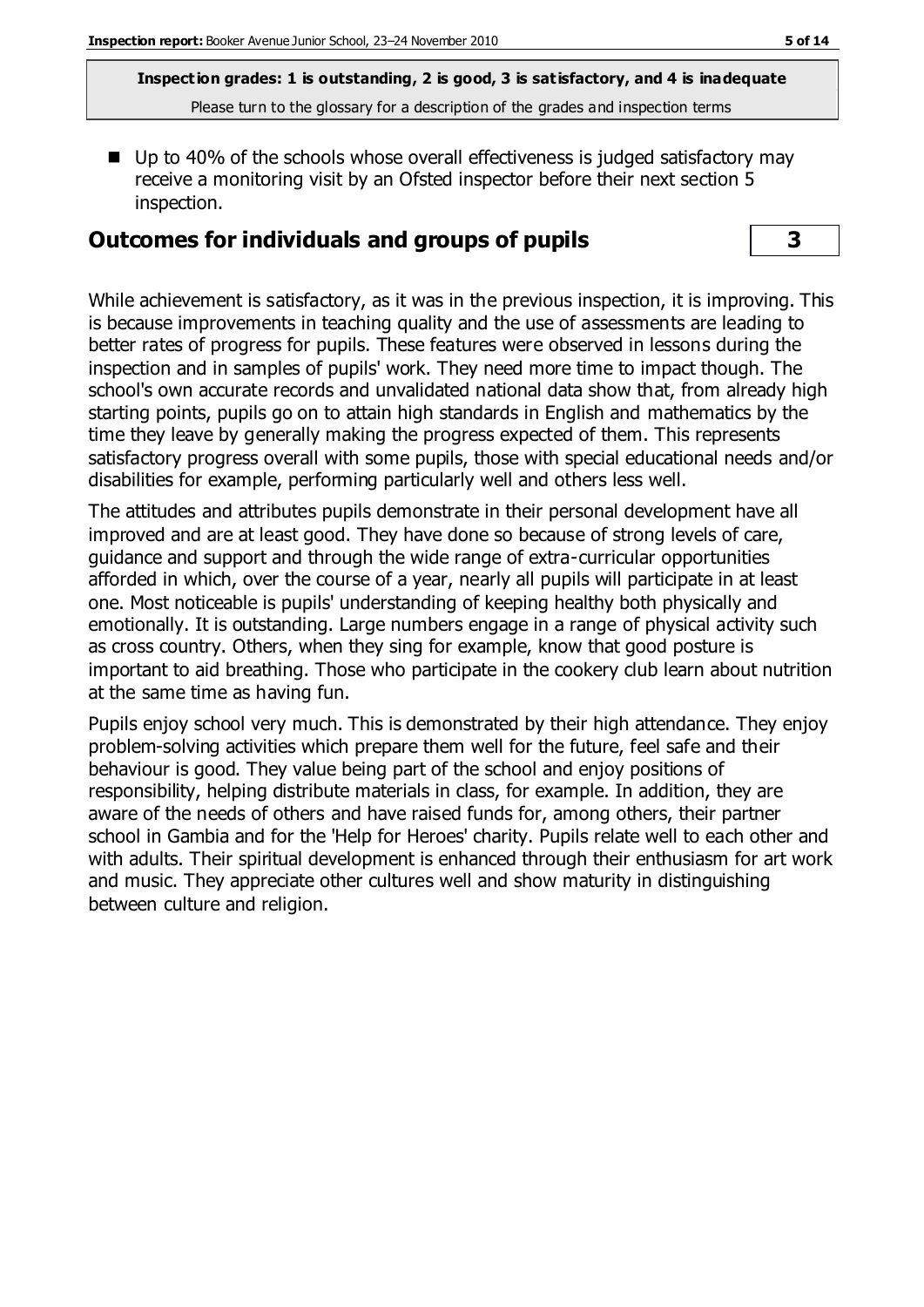# **Inspection grades: 1 is outstanding, 2 is good, 3 is satisfactory, and 4 is inadequate**

Please turn to the glossary for a description of the grades and inspection terms

These are the grades for pupils' outcomes

| Pupils' achievement and the extent to which they enjoy their learning                                                     |              |
|---------------------------------------------------------------------------------------------------------------------------|--------------|
| Taking into account:<br>Pupils' attainment <sup>1</sup>                                                                   |              |
| The quality of pupils' learning and their progress                                                                        | 3            |
| The quality of learning for pupils with special educational needs and/or disabilities<br>and their progress               |              |
| The extent to which pupils feel safe                                                                                      | 2            |
| Pupils' behaviour                                                                                                         | 2            |
| The extent to which pupils adopt healthy lifestyles                                                                       | 1            |
| The extent to which pupils contribute to the school and wider community                                                   | $\mathbf{z}$ |
| The extent to which pupils develop workplace and other skills that will contribute to<br>their future economic well-being |              |
| Taking into account:                                                                                                      |              |
| Pupils' attendance <sup>1</sup>                                                                                           | 1            |
| The extent of pupils' spiritual, moral, social and cultural development                                                   | 2            |

<sup>1</sup> The grades for attainment and attendance are: 1 is high; 2 is above average; 3 is broadly average; and 4 is low

### **How effective is the provision?**

Pupils now benefit from outstanding levels of care, guidance and support which, over the last year, have improved their personal development outcomes well. This is a significant improvement since the previous inspection. Much improved are the arrangements for safeguarding pupils: these are now good. In addition, strong partnerships ensure pupils experience a wide range of activity both in and out of school to enhance their all-round well-being. These partnerships, coupled with clear individual plans, also ensure pupils who need additional support, those with special educational needs and/or disabilities, for example, receive it in a timely fashion. This high quality support results in such pupils making good progress in their learning and growing in confidence.

Also improved from the previous inspection are the quality of teaching and the use of assessment to support learning. Both are now good. Teachers, in the majority of lessons observed, used the accurate assessment information the school holds to identify what their pupils needed to do next in their learning. There is still, however, a little inconsistency in how this information is used. This inconsistency means that while the quality of teaching and assessment have improved and have led to better rates of progress, there is still some unevenness in the progress pupils make in their learning. In addition, the improvements in both areas have not had time to impact fully on all pupils to make their progress good overall, as the school's own records show.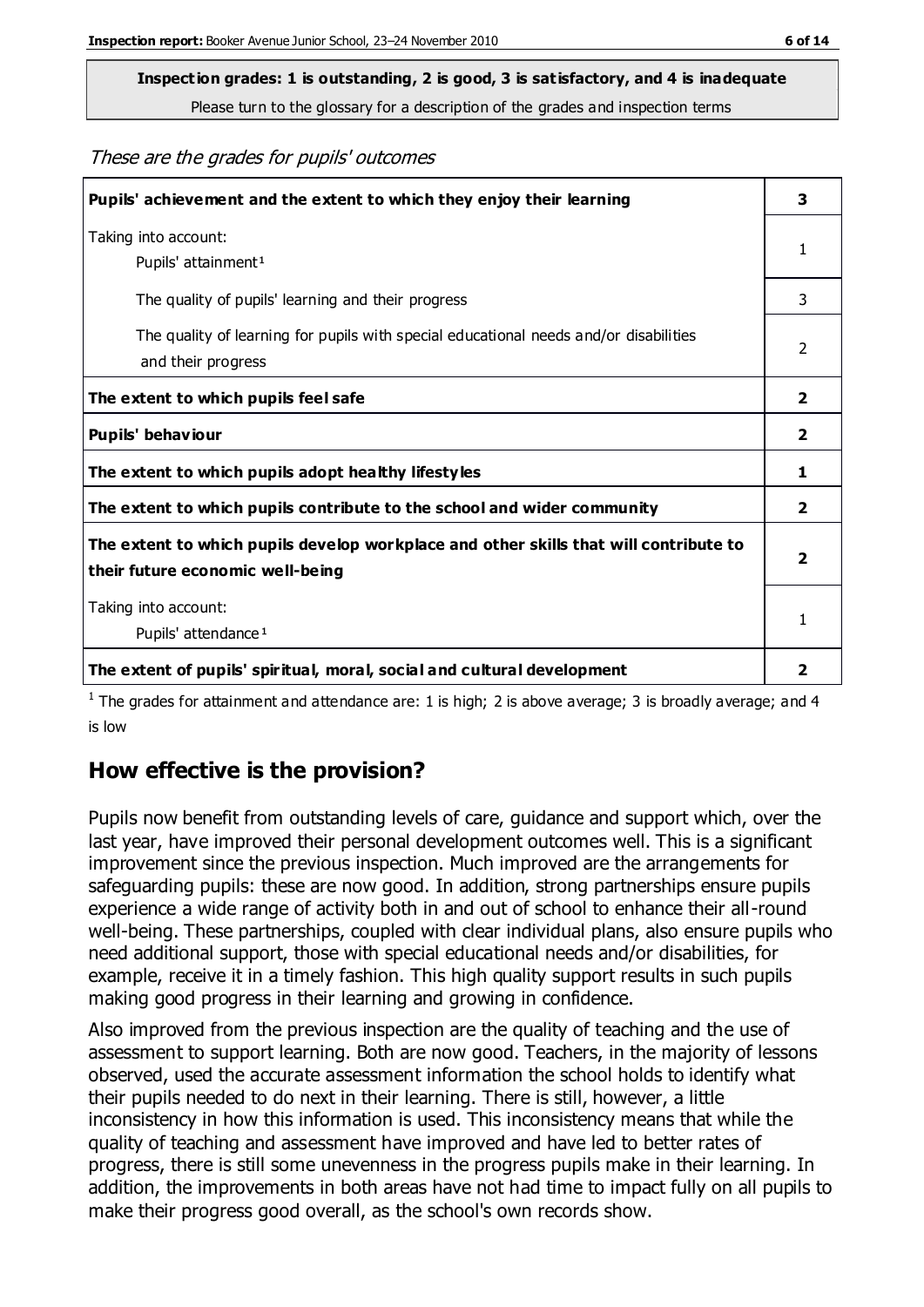In the best lessons pupils are clear about what they are to learn and adults' questioning of them revises what they know, builds on this understanding and leads to, in some cases, rapid progress. An example of this was seen in an outstanding science lesson in a Year 3 class. In this lesson the teacher tested through quick-fire questioning the pupils' understanding of the properties of given materials. Through such questioning the pupils articulated well words such as `opaque'. The teacher then grabbed the attention of her pupils by showing them a ceramic teapot, a bar of chocolate and several containers while challenging them to think about which material would be best at keeping liquids hot. Her high expectations that appropriate scientific vocabulary must be used and her rephrasing of questions to correct misconceptions that arose resulted in the pupils quickly understanding that some materials are resistant to heat.

The quality of the school's curriculum is good. Information and communication technology is used well across the school to support teaching and pupils' learning. In many classes there are good opportunities for pupils to put their literacy and numeracy skills into practise in other subjects. Curriculum leaders have identified the need to ensure these opportunities are consistently good across all classes. The school, often in partnership with others, provides an excellent range of extra-curricular activities sporting, practical, artistic, musical and linguistic.

| The quality of teaching                                                                                    |  |
|------------------------------------------------------------------------------------------------------------|--|
| Taking into account:<br>The use of assessment to support learning                                          |  |
| The extent to which the curriculum meets pupils' needs, including, where relevant,<br>through partnerships |  |
| The effectiveness of care, guidance and support                                                            |  |

These are the grades for the quality of provision

# **How effective are leadership and management?**

Strong action by the leaders and the governing body, making good use of local authority support, has led to middle leaders in the school being trained up to take a more active role in evaluating the school's effectiveness and promoting improvement. This has brought into play new skills and widened accountability. Governance has also improved. The governing body has put into place a clear timetable of action to hold the school to account. It fulfils its statutory duties, particularly in ensuring good arrangements for safeguarding pupils and in promoting community cohesion. Links are being developed, for example, with two schools in very different settings: one in The Lake District and the other in Gambia. This strengthened leadership, coupled with the important and necessary enhancements that have been made in a relatively short period of time, demonstrate the school's good capacity to sustain the improvements made. This capacity is not outstanding owing to the inconsistencies which remain in the progress pupils are making and the otherwise good quality teaching. Leaders' checking of teaching quality has been regular and is increasingly more robust in that its focus has rightly shifted away from what teachers do to what pupils learn as a result. Some of the checking, though, still focuses on the former.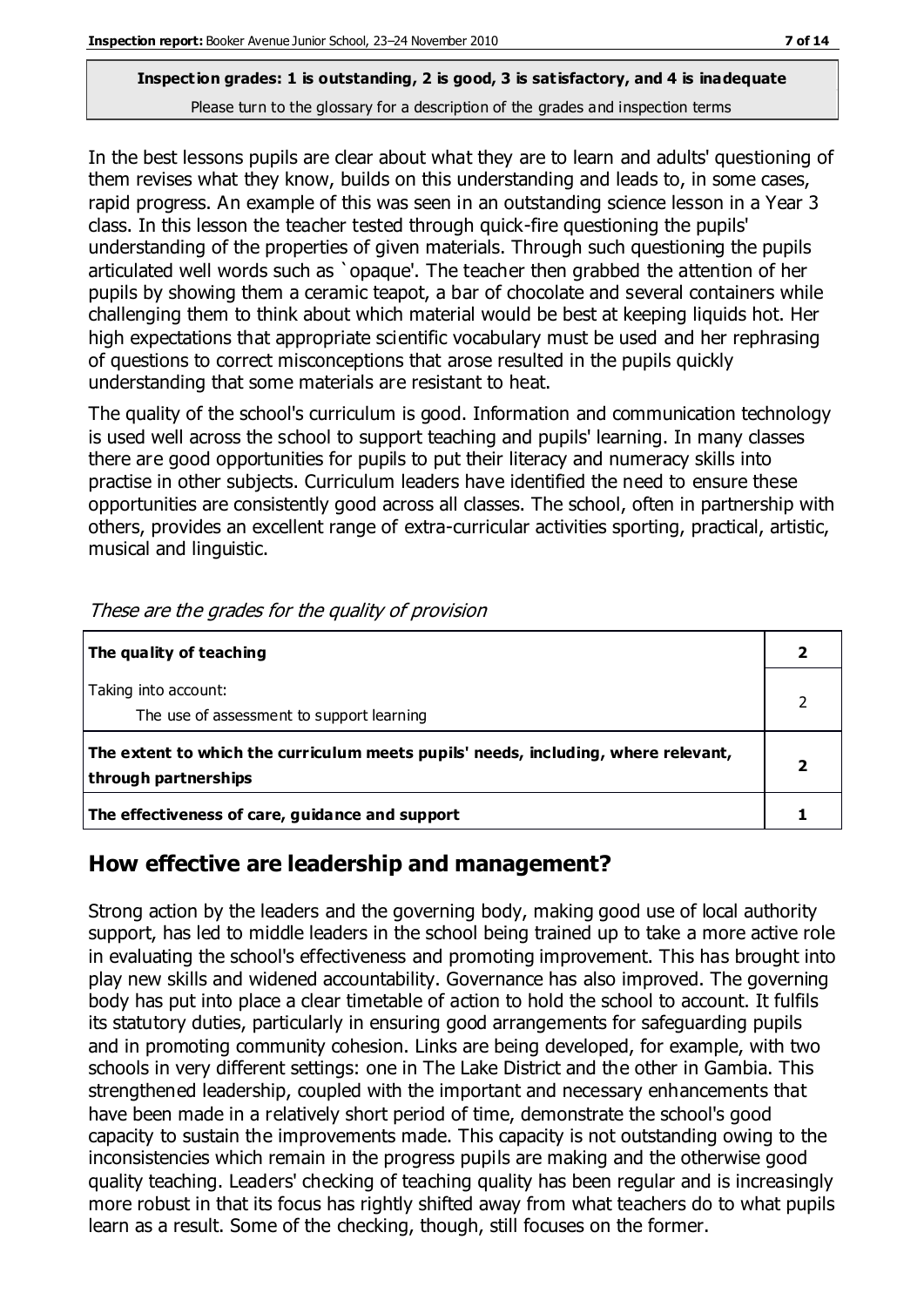The school's engagement with parents and carers is good. Particularly impressive are the outstanding partnerships with other agencies which assist in providing the wide range of extra-curricular activity and in supporting the more vulnerable pupils in the school. A positive feature of the school's systems for tracking where pupils are in their learning is the way it identifies pupils by groups not only academically but also by their participation in a wider range of activity. It is this attention to the whole pupil which, in spite of the already reported inconsistencies, makes the school's promotion of equality of opportunity good rather than satisfactory.

| The effectiveness of leadership and management in embedding ambition and driving<br><b>improvement</b>                                                           | 2                       |
|------------------------------------------------------------------------------------------------------------------------------------------------------------------|-------------------------|
| Taking into account:<br>The leadership and management of teaching and learning                                                                                   | 2                       |
| The effectiveness of the governing body in challenging and supporting the<br>school so that weaknesses are tackled decisively and statutory responsibilities met | $\overline{\mathbf{2}}$ |
| The effectiveness of the school's engagement with parents and carers                                                                                             | $\overline{2}$          |
| The effectiveness of partnerships in promoting learning and well-being                                                                                           | 1                       |
| The effectiveness with which the school promotes equality of opportunity and tackles<br><b>discrimination</b>                                                    | 2                       |
| The effectiveness of safeguarding procedures                                                                                                                     | $\overline{2}$          |
| The effectiveness with which the school promotes community cohesion                                                                                              | $\mathbf{2}$            |
| The effectiveness with which the school deploys resources to achieve value for money                                                                             | 3                       |

#### These are the grades for leadership and management

# **Views of parents and carers**

The number of parents' and carers' responses is more than double that of the September 2009 inspection.

The very large majority of parents and carers are happy with the school, appreciate the work of its leaders and staff and have confidence in them. Inspectors agree with their positive comments. A few parents and carers expressed the concern the school was not helping them to support their children's learning. Inspectors note supportive information has been sent out recently and have alerted the school's leaders to the points made in the questionnaire.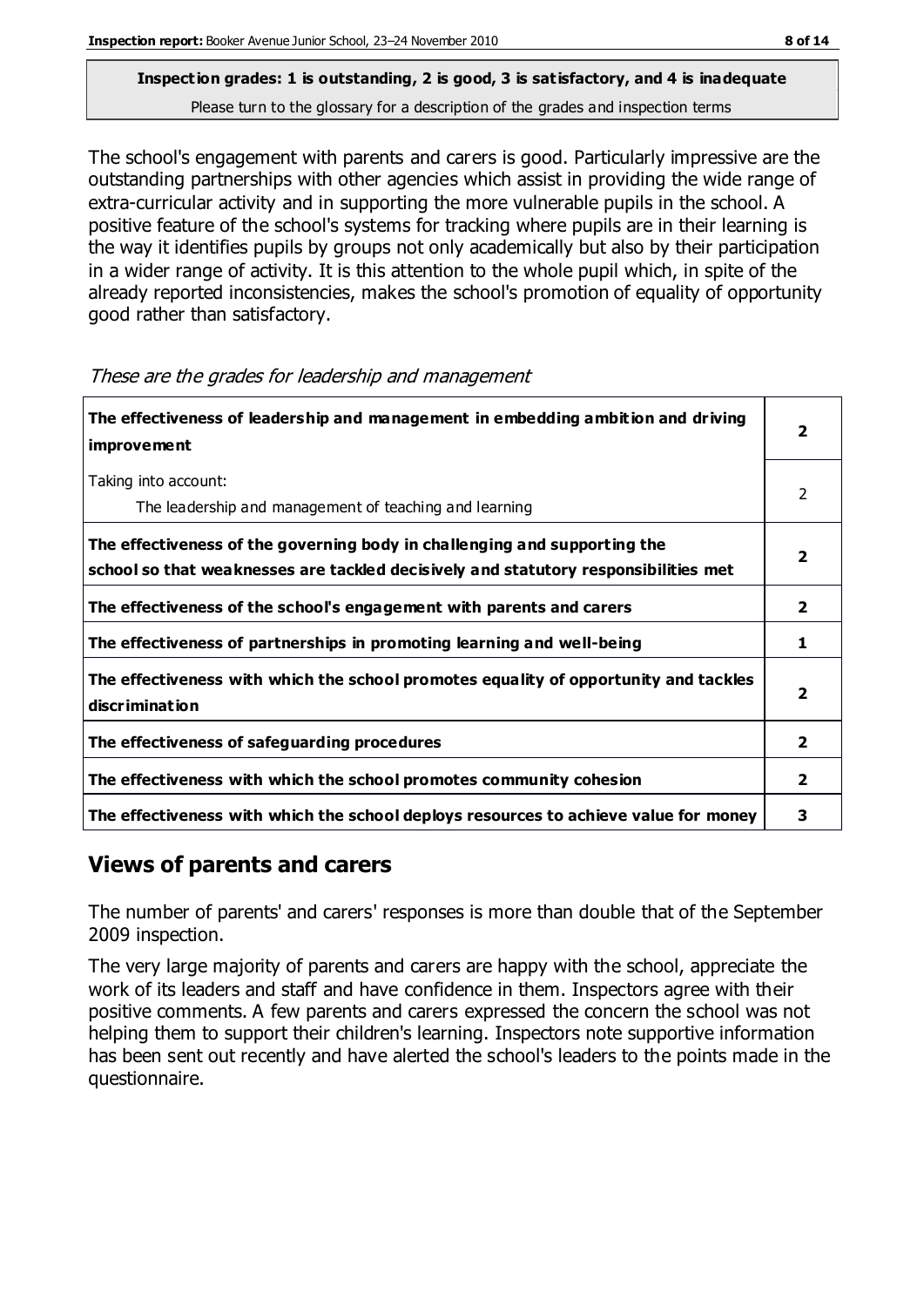#### **Responses from parents and carers to Ofsted's questionnaire**

Ofsted invited all the registered parents and carers of pupils registered at Booker Avenue Junior School to complete a questionnaire about their views of the school.

In the questionnaire, parents and carers were asked to record how strongly they agreed with 13 statements about the school.

The inspection team received 174 completed questionnaires by the end of the on-site inspection. In total, there are 346 pupils registered at the school.

| <b>Statements</b>                                                                                                                                                                                                                                       | <b>Strongly</b> | agree         | <b>Agree</b> |               | <b>Disagree</b> |                | <b>Strongly</b><br>disagree |                |
|---------------------------------------------------------------------------------------------------------------------------------------------------------------------------------------------------------------------------------------------------------|-----------------|---------------|--------------|---------------|-----------------|----------------|-----------------------------|----------------|
|                                                                                                                                                                                                                                                         | <b>Total</b>    | $\frac{1}{2}$ | <b>Total</b> | $\frac{1}{2}$ | <b>Total</b>    | $\frac{1}{2}$  | <b>Total</b>                | $\frac{1}{2}$  |
| My child enjoys school                                                                                                                                                                                                                                  | 109             | 63            | 63           | 36            | $\mathbf{1}$    | $\mathbf{1}$   | $\mathbf{1}$                | $\mathbf{1}$   |
| The school keeps my child<br>safe                                                                                                                                                                                                                       | 109             | 63            | 64           | 37            | 0               | $\mathbf 0$    | $\mathbf 0$                 | $\mathbf 0$    |
| My school informs me about<br>my child's progress                                                                                                                                                                                                       | 63              | 36            | 95           | 55            | 14              | 8              | $\mathbf 0$                 | $\mathbf 0$    |
| My child is making enough<br>progress at this school                                                                                                                                                                                                    | 60              | 34            | 95           | 55            | 11              | 6              | 5                           | 3              |
| The teaching is good at this<br>school                                                                                                                                                                                                                  | 62              | 36            | 97           | 56            | 9               | 5              | $\mathbf 0$                 | $\mathbf 0$    |
| The school helps me to<br>support my child's learning                                                                                                                                                                                                   | 56              | 32            | 92           | 53            | 18              | 10             | $\overline{2}$              | $\mathbf{1}$   |
| The school helps my child to<br>have a healthy lifestyle                                                                                                                                                                                                | 84              | 48            | 88           | 51            | $\overline{2}$  | $\mathbf{1}$   | $\mathbf 0$                 | $\mathbf 0$    |
| The school makes sure that<br>my child is well prepared for<br>the future (for example<br>changing year group,<br>changing school, and for<br>children who are finishing<br>school, entering further or<br>higher education, or entering<br>employment) | 59              | 34            | 96           | 55            | 13              | 7              | $\mathbf 0$                 | $\mathbf 0$    |
| The school meets my child's<br>particular needs                                                                                                                                                                                                         | 64              | 37            | 93           | 53            | 10              | 6              | 3                           | $\overline{2}$ |
| The school deals effectively<br>with unacceptable behaviour                                                                                                                                                                                             | 59              | 34            | 95           | 55            | 10              | 6              | $\overline{2}$              | $\mathbf{1}$   |
| The school takes account of<br>my suggestions and concerns                                                                                                                                                                                              | 54              | 31            | 91           | 52            | 14              | 8              | $\overline{2}$              | 1              |
| The school is led and<br>managed effectively                                                                                                                                                                                                            | 79              | 45            | 77           | 44            | 10              | 6              | $\mathbf{1}$                | $\mathbf{1}$   |
| Overall, I am happy with my<br>child's experience at this<br>school                                                                                                                                                                                     | 90              | 52            | 72           | 41            | $\overline{7}$  | $\overline{4}$ | $\mathbf 0$                 | $\pmb{0}$      |

The table above summarises the responses that parents and carers made to each statement. The percentages indicate the proportion of parents and carers giving that response out of the total number of completed questionnaires. Where one or more parents and carers chose not to answer a particular question, the percentages will not add up to 100%.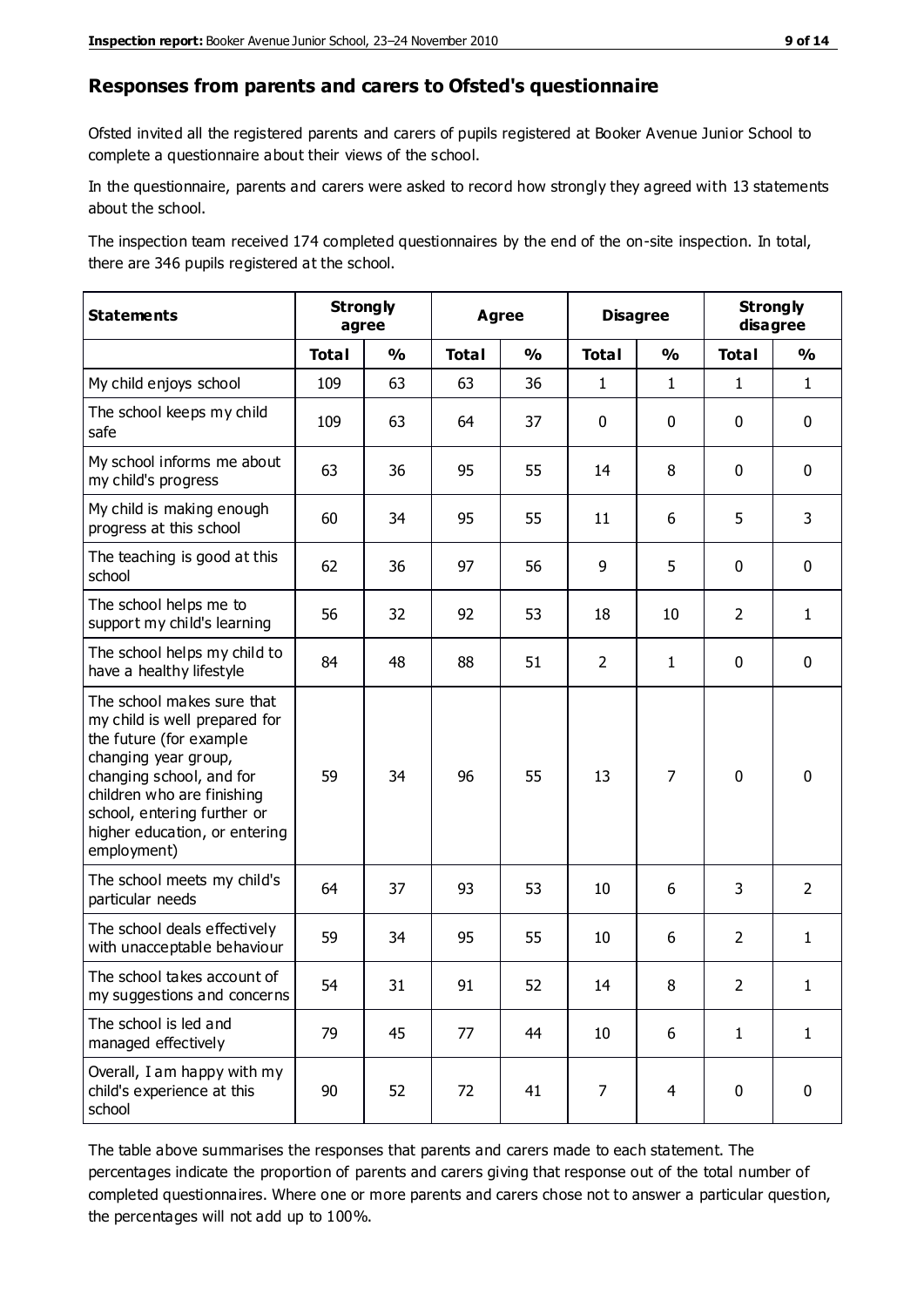# **Glossary**

| Grade   | <b>Judgement</b> | <b>Description</b>                                                                                                                                                                                                            |
|---------|------------------|-------------------------------------------------------------------------------------------------------------------------------------------------------------------------------------------------------------------------------|
| Grade 1 | Outstanding      | These features are highly effective. An outstanding school<br>provides exceptionally well for all its pupils' needs.                                                                                                          |
| Grade 2 | Good             | These are very positive features of a school. A school that<br>is good is serving its pupils well.                                                                                                                            |
| Grade 3 | Satisfactory     | These features are of reasonable quality. A satisfactory<br>school is providing adequately for its pupils.                                                                                                                    |
| Grade 4 | Inadequate       | These features are not of an acceptable standard. An<br>inadequate school needs to make significant improvement<br>in order to meet the needs of its pupils. Ofsted inspectors<br>will make further visits until it improves. |

# **What inspection judgements mean**

# **Overall effectiveness of schools**

|                       | Overall effectiveness judgement (percentage of schools) |      |                     |                   |
|-----------------------|---------------------------------------------------------|------|---------------------|-------------------|
| <b>Type of school</b> | <b>Outstanding</b>                                      | Good | <b>Satisfactory</b> | <b>Inadequate</b> |
| Nursery schools       | 58                                                      | 36   | 4                   | 2                 |
| Primary schools       | 8                                                       | 43   | 40                  | 9                 |
| Secondary schools     | 10                                                      | 35   | 42                  | 13                |
| Sixth forms           | 13                                                      | 39   | 45                  | 3                 |
| Special schools       | 33                                                      | 42   | 20                  | 4                 |
| Pupil referral units  | 18                                                      | 40   | 29                  | 12                |
| All schools           | 11                                                      | 42   | 38                  | 9                 |

New school inspection arrangements were introduced on 1 September 2009. This means that inspectors now make some additional judgements that were not made previously.

The data in the table above are for the period 1 September 2009 to 31 March 2010 and are the most recently published data available (see **[www.ofsted.gov.uk](http://www.ofsted.gov.uk/)**). Please note that the sample of schools inspected during the autumn and spring terms 2009/10 was not representative of all schools nationally, as weaker schools are inspected more frequently than good or outstanding schools.

Percentages are rounded and do not always add exactly to 100. Secondary school figures include those that have sixth forms, and sixth form figures include only the data specifically for sixth form inspection judgements.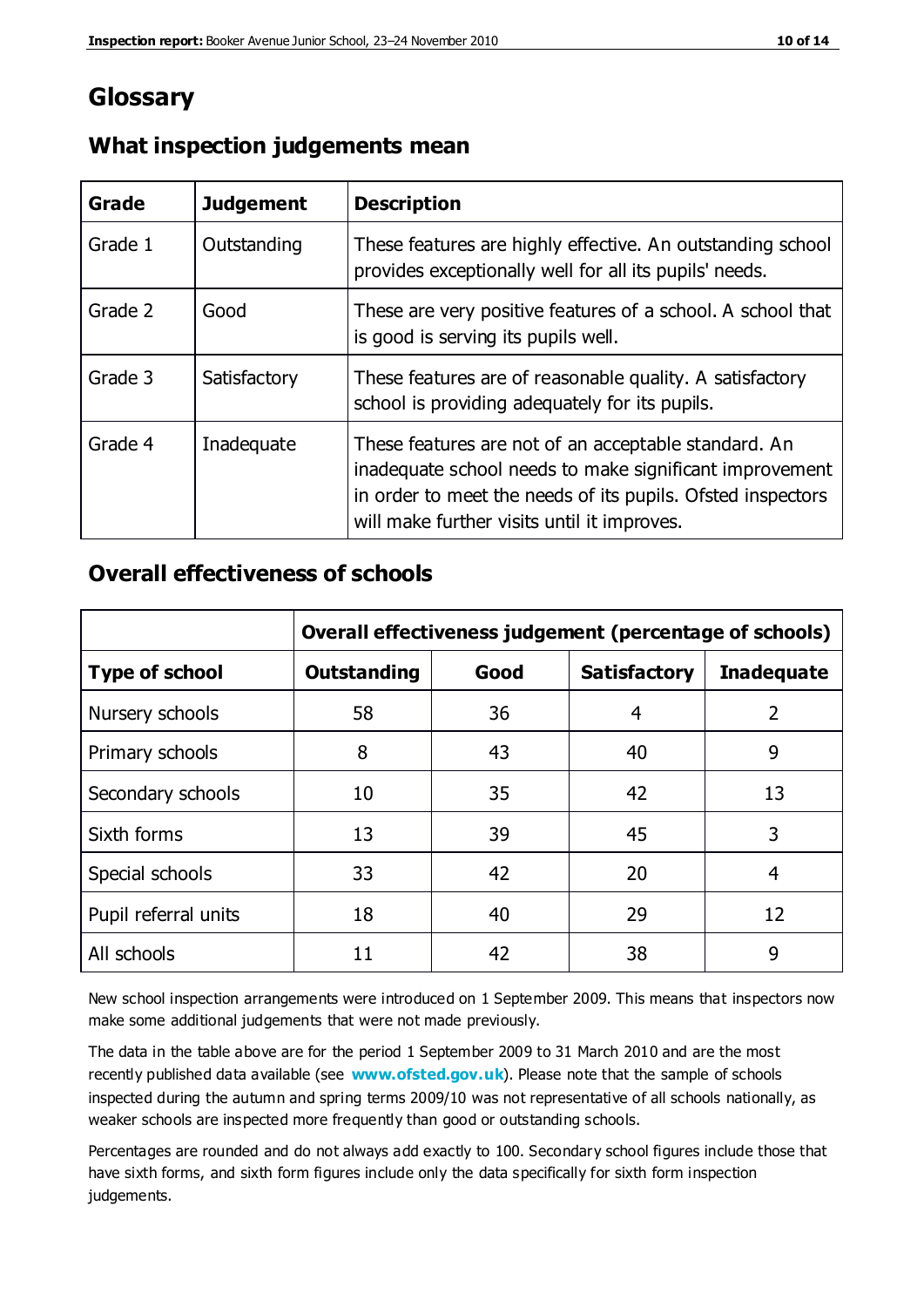# **Common terminology used by inspectors**

| Achievement:               | the progress and success of a pupil in their learning,<br>development or training.                                                                                                                                                          |  |  |
|----------------------------|---------------------------------------------------------------------------------------------------------------------------------------------------------------------------------------------------------------------------------------------|--|--|
| Attainment:                | the standard of the pupils' work shown by test and<br>examination results and in lessons.                                                                                                                                                   |  |  |
| Capacity to improve:       | the proven ability of the school to continue<br>improving. Inspectors base this judgement on what<br>the school has accomplished so far and on the quality<br>of its systems to maintain improvement.                                       |  |  |
| Leadership and management: | the contribution of all the staff with responsibilities,<br>not just the headteacher, to identifying priorities,<br>directing and motivating staff and running the school.                                                                  |  |  |
| Learning:                  | how well pupils acquire knowledge, develop their<br>understanding, learn and practise skills and are<br>developing their competence as learners.                                                                                            |  |  |
| Overall effectiveness:     | inspectors form a judgement on a school's overall<br>effectiveness based on the findings from their<br>inspection of the school. The following judgements,<br>in particular, influence what the overall effectiveness<br>judgement will be. |  |  |
|                            | The school's capacity for sustained<br>improvement.                                                                                                                                                                                         |  |  |
|                            | Outcomes for individuals and groups of pupils.                                                                                                                                                                                              |  |  |
|                            | The quality of teaching.                                                                                                                                                                                                                    |  |  |
|                            | The extent to which the curriculum meets<br>pupils' needs, including, where relevant,<br>through partnerships.                                                                                                                              |  |  |
|                            | The effectiveness of care, guidance and<br>support.                                                                                                                                                                                         |  |  |
| Progress:                  | the rate at which pupils are learning in lessons and<br>over longer periods of time. It is often measured by<br>comparing the pupils' attainment at the end of a key                                                                        |  |  |

stage with their attainment when they started.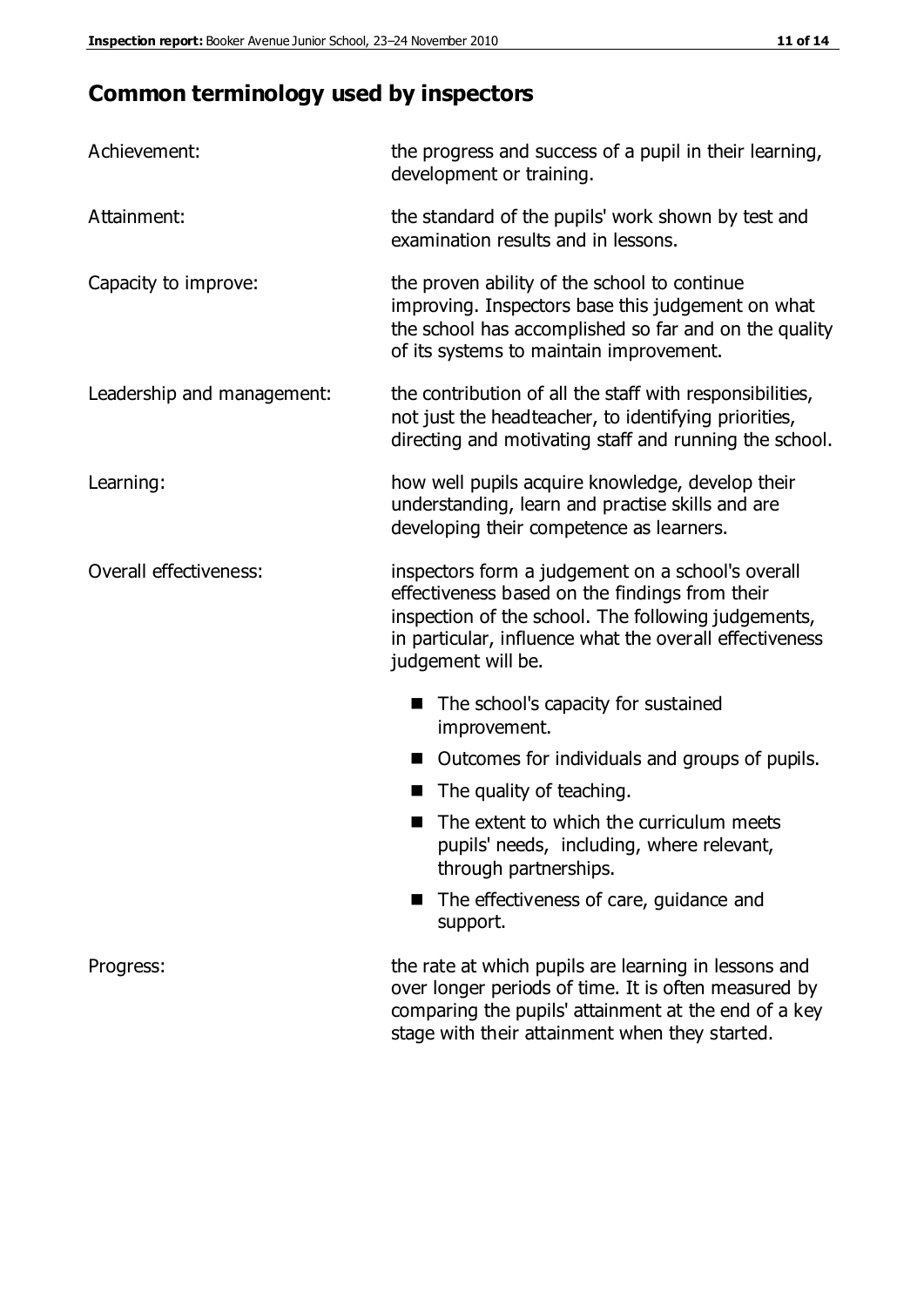### **This letter is provided for the school, parents and carers to share with their children. It describes Ofsted's main findings from the inspection of their school.**

25 November 2010

#### Dear Pupils

#### **Inspection of Booker Avenue Junior School, Liverpool, L18 9SB**

First of all let me thank you for the very warm welcome you gave to the inspection team when we visited your school recently. We were impressed by your politeness and your good behaviour.

After talking with you and your teachers, watching how your lessons were taught and looking at a wide range of other evidence we have decided that your school no longer requires a notice to improve. Congratulations and well done to everyone! There are many good things about you and your school; indeed some of them are outstanding. These positive features include:

- $\blacksquare$  your excellent understanding of what you need to do to be healthy  $-$  your joining in of many of the exciting activities on offer showed us this well
- the way your school gets other people involved in putting these activities on and in supporting those of you who find things a little more difficult
- $\blacksquare$  the good attitudes you display, for example your awareness of the similarities between different cultures and religions
- $\blacksquare$  the good teaching you receive
- $\blacksquare$  the good way in which your leaders have brought in other people in the school to help them make the important improvements necessary.

The progress you are making in your learning is improving because of the good teaching. It is still what we call satisfactory, even though you do reach high standards, and that is why, overall, we have judged your school to be satisfactory. We do, nonetheless, believe it has a good capacity to get even better. In order to do this and make your progress good or better (as it is for those of you who maybe struggle a bit), we have asked that:

- $\blacksquare$  in all classes teachers use the information they have about you to plan and teach lessons which make clear what is you are to learn
- when your school leaders check to see how good your lessons are they always focus on what you are learning.

We know that you will work very hard to support the school in making itself even better. By the way, I was very pleased to see that in a school such as yours where many of you support the big football teams of the city, Liverpool and Everton, some of you Year 5 pupils in your mathematics work about percentages have not forgotten to support Tranmere Rovers! Thank you!

On behalf of my inspector colleagues, I wish you every success for the future!

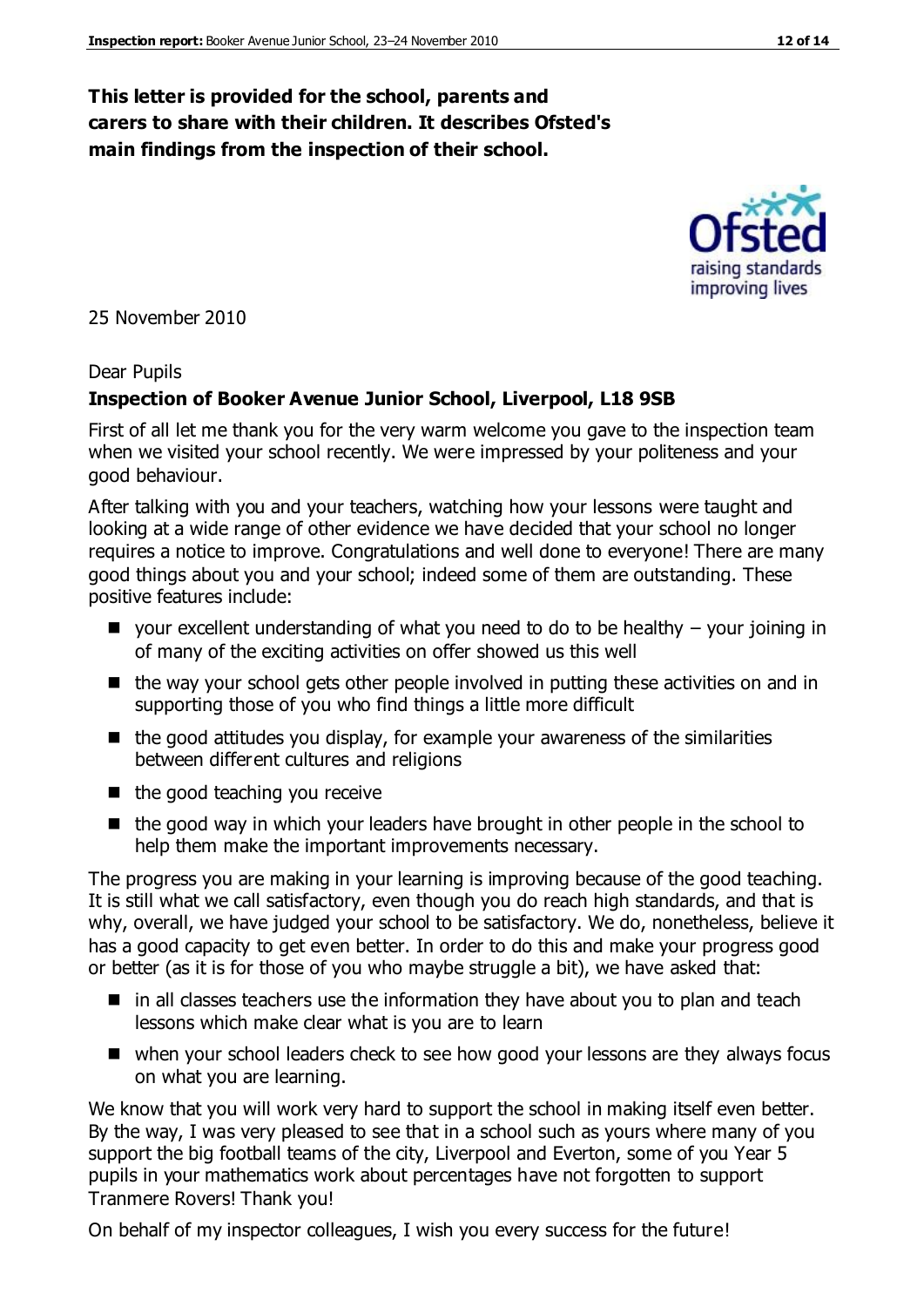Yours sincerely

Mark Williams Her Majesty's Inspector